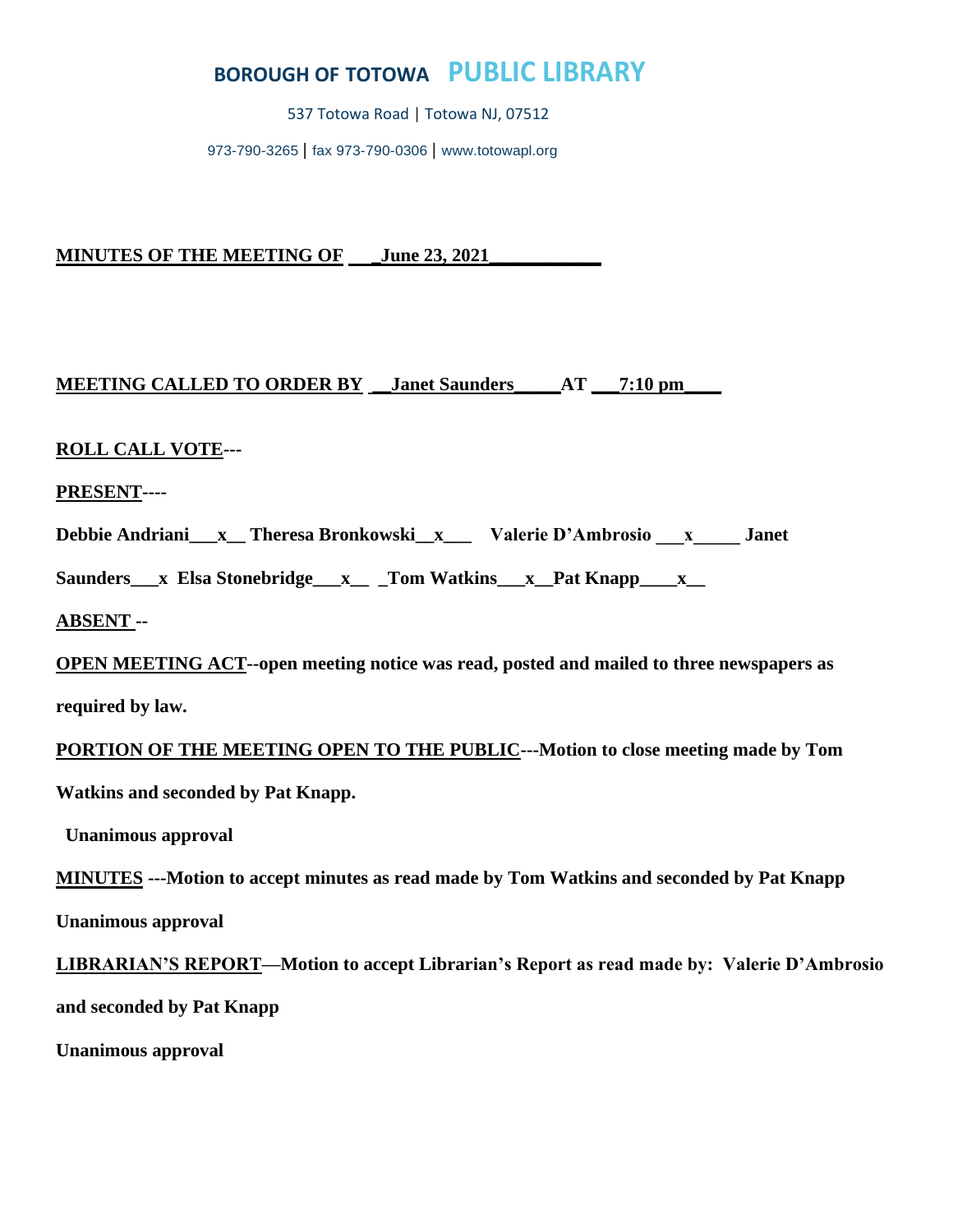#### **CORRESPONDENCE:**

- **1. Thank you from the staff for staff development day. It was fabulous, had lunch and speakers.**
- **2. Letter from Corrado & Corrado – not aware of any litigation.**
- **3. Letter to Mayor and Council for permission to use parking lot for programs.**
- **4. Thank you from Elsa Stonebridge for get-well gift card.**
- **5. Thank you from Celeste Mancini for allowing her to use the library for her play,**

#### **OLD BUSINESS:**

- **1. Renovation project update- carpeting, architect and interior designer scheduled to meet.**
- **2. Pandemic policy- If you are vaccinated you do not need to wear a mask. If you are not vaccinated you should wear a mask and sanitize your hands. Removed social distancing and length of stay. Tutoring has resumed. Computer time has been extended. Curbside pickup has subsided.**
- **3. Financial Disclosures**

#### **NEW BUSINESS:**

- **1. Facilities update: Totowa cares cabinet. Ordered Activ Panel.**
- **2. Materials, Outreach, Programming, Purchases and Services update: Community calendar, summer programs, weight loss program on Monday, Zumba, yoga and other classes have resumed.**
- **3. PALS PLUS Updates: none**
- **4. Personnel & Volunteers update: having a few volunteers for the summer.**

#### **FRIENDS OF THE LIBRARY:**

**1. Made donation toward Active TV.**